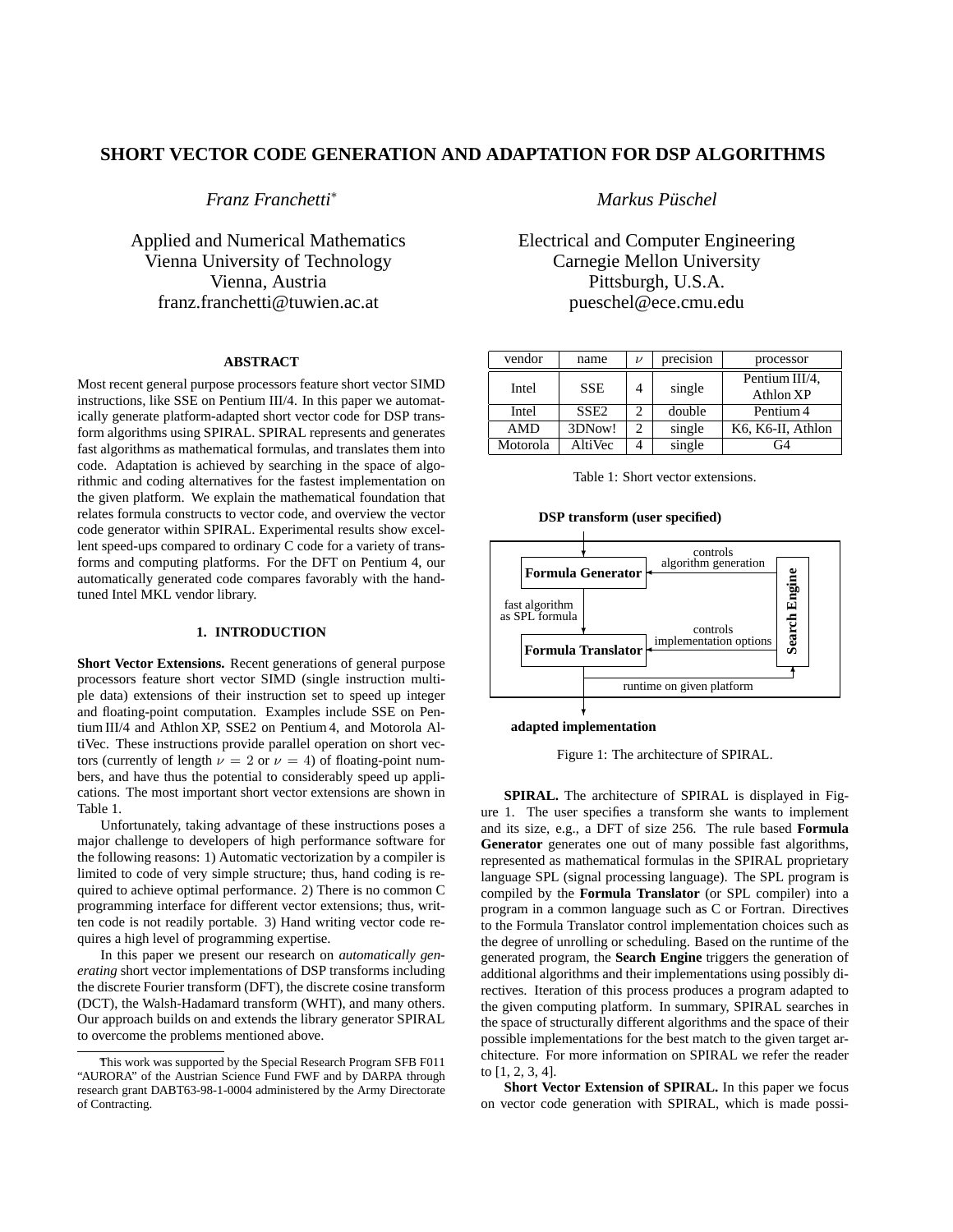ble through two main advances: 1) The mathematical framework that relates mathematical (SPL) formulas to vector code and that provides manipulation rules to modify formulas for vectorization. 2) The implementation of this framework as an extension to the SPL compiler to generate vector code. Intuitively, by approaching vectorization on the "higher" mathematical level, we have access to all structural information necessary to generate very fast code; by using SPIRAL's search mechanism, we find the algorithm that can take best advantage of vector instructions, and is thus fastest on the given platform.

Experimental results show that our automatically generated vector code achieves excellent speed-ups compared to state-of-theart C code (FFTW [5], or SPIRAL generated), and, for the DFT, outperforms the results from [6] and compares favorably with the hand-tuned Intel vendor library MKL.

A predecessor of our approach is in [7]; further details on vector code generation with SPIRAL can be found in [8].

#### **2. MATHEMATICAL BACKGROUND**

We give an overview on SPIRAL's mathematical foundation. The key concept is the representation of fast transform algorithms as mathematical formulas, which can be efficiently generated and manipulated. We use the discrete Fourier transform (DFT) as illustrative example, noting that the framework captures all linear transforms.

**Transforms.** The current scope of SPIRAL is the domain of linear DSP transforms, which are represented as matrices. Examples include the DFT, discrete cosine transforms (DCTs), Walsh-Hadamard transform (WHT), filters, and many others.

**Algorithms: Rules and Formulas.** To capture fast transform algorithms, SPIRAL uses mathematical constructs and primitives. Examples for constructs include the *tensor* or *Kronecker product* of matrices, and the *direct sum*, respectively defined by

$$
A \otimes B = [a_{k,\ell} \cdot B], \quad \text{for } A = [a_{k,\ell}], \quad A \oplus B = \left[ \begin{array}{cc} A \\ B \end{array} \right],
$$

and the *conjugation*  $A^P = P^{-1}AP$  by a permutation matrix P. Examples of primitives include diagonal matrices, rotation matrices, and permutation matrices, such as the *stride permutation*

$$
\mathcal{L}_m^{mn}: jk+i \mapsto im+j, \quad 0 \le i < k, \ 0 \le j < m.
$$

Fast algorithms are recursive, like the Cooley-Tukey FFT, written as

$$
\text{DFT}_{mn} = (\text{DFT}_m \otimes I_n) \operatorname{T}_n^{mn} (I_m \otimes \text{DFT}_n) L_m^{mn}, \quad (1)
$$

where  $T_n^{mn}$  is diagonal [9]. An equation like (1) is called *rule*; a rule expands a transform into other, usually smaller transforms. Another example for a rule is the row-column computation of an arbitrary 2-dimensional transform  $T_{2\text{-dim}}$ :

$$
T_{2\text{-dim}}=T_{1\text{-dim}}\otimes T_{1\text{-dim}}.
$$

Recursive application of rules, until all transforms are expanded, yields a *formula*, which represents a fast algorithm. Using rules, formula generation is efficient and fast [4].

**Algorithm Search Space.** The degree of freedom in recursively expanding a transform leads to a large number of structurally different formulas. This is the algorithmic search space SPIRAL uses for optimization. Examples for search methods include dynamic programming and an evolutionary algorithm [4, 10].

**Complex Arithmetic.** Several transforms, e.g., the DFT, included in SPIRAL are complex, whereas short vector extensions provide only real arithmetic. Thus, we translate complex formulas into real ones, by replacing every complex number  $a + bj$  by the matrix  $\begin{pmatrix} a & -b \\ b & a \end{pmatrix}$ , which corresponds to the interleaved format. This translation can be done formally using an operator  $\overline{(\cdot)}$  using mathematical properties. Examples include

$$
\overline{A} = A \otimes I_2, \quad A \text{ real}, \tag{2}
$$

$$
\overline{A_m \otimes I_n} = (\overline{A_m \otimes I_{\frac{n}{\nu}}} \otimes I_{\nu})^{\left(I_{\frac{mn}{\nu}} \otimes L_2^{2\nu}\right)}.
$$
 (3)

**Formula Manipulation.** Formulas can be automatically manipulated using mathematical identities. Examples include

$$
\mathcal{L}_n^{kmn} = (\mathcal{L}_n^{kn} \otimes \mathcal{I}_m)(\mathcal{I}_k \otimes \mathcal{L}_n^{mn}), \tag{4}
$$

$$
(B_m \otimes A_n) = (A_n \otimes B_m)^{L_n^{mn}}.
$$
 (5)

Formula manipulation is crucial for generating efficient vector code. It provides the means to change the structure of an algorithm with the goal to improve data access patterns and exhibit maximal subformulas that can be vectorized (see Section 3). Formula manipulation is one key distinction between our approach and vectorizing compilers, which do not have access to the mathematical structure and thus produce suboptimal code (see Section 4).

**Standard Code Generation.** Within SPIRAL, formulas are represented in the language SPL (signal processing language). The SPL compiler translates formulas into code, using the natural correspondence between formula constructs and coding constructs [3]. For example, tensor products with identity matrices are translated into loops. Diagonals and rotations are translated into arithmetic operations while permutation matrices determine the data access. Vector code generation is more challenging and explained in the next section.

#### **3. GENERATING EFFICIENT VECTOR CODE**

In this section we present the vector code generation using the SPI-RAL system. Three key elements are required:

- A *portable SIMD API* to hide platform specifics of short vector extensions. The API is a set of C macros that provides all vector operations needed to implement DSP transforms, and can itself be implemented on any current short vector architecture. Examples are given in Table 2.
- *Formula vectorization* manipulates a given formula, or algorithm, to obtain a structure suitable for mapping to vector code. This technique is the main distinction to vectorizing compilers, which do not have access to the mathematical structure.
- *Vector code generation* maps the manipulated formula into C code using, to the extent possible, the short vector instructions provided by the SIMD API.

We expand on the last two bullets in the following. Further details are provided in [8].

**Formula Vectorization.** The goal of this first step in the code generation is to manipulate a given formula to exhibit maximal subformulas that can be mapped into short vector code. Our method is based on the observation that the prototypical short vector construct is given by

$$
A\otimes I_{\nu},\tag{6}
$$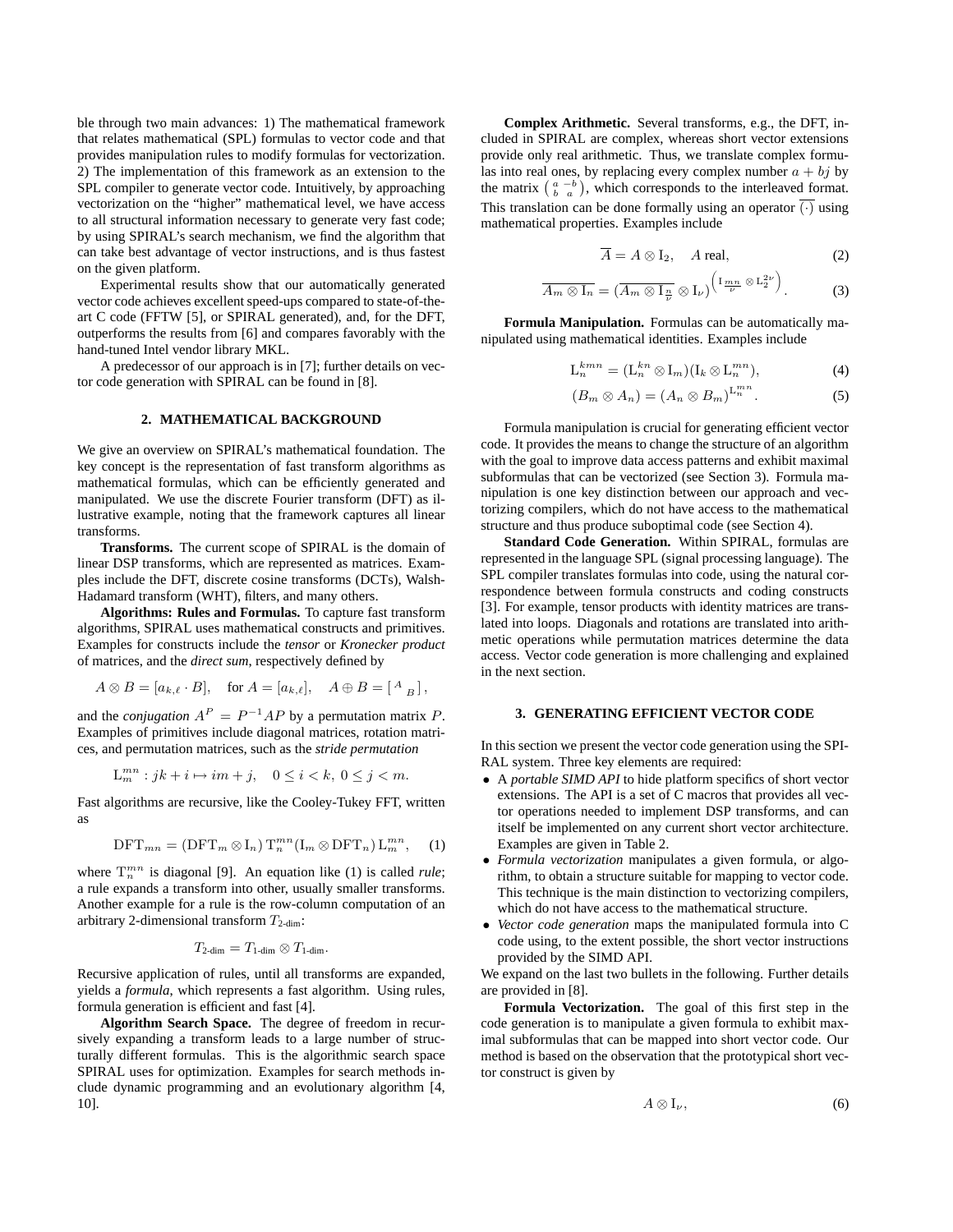| Macro               | Operation                           |  |
|---------------------|-------------------------------------|--|
| VEC ADD $(c, a, b)$ | vector addition                     |  |
| LOAD VECT $(r, *m)$ | load vector                         |  |
| DECLARE CONST(c)    | declare vector constant             |  |
| STORE $L_4$ 2(*m0,  | load two vectors and                |  |
| $*m1, r0, r1)$      | permute using $L_2^4$ ( $\nu = 2$ ) |  |

Table 2: Some operations provided by the portable SIMD API.

where  $\nu$  is the vector length. Vector code for (6) is obtained by generating scalar code for A and replacing any scalar operation by the respective vector operation. Extending from (6), the following more general construct can be completely vectorized:

$$
PD(A\otimes I_{\nu})EQ, \tag{7}
$$

with permutation matrices  $P$  and  $Q$  and scaling matrices  $D$  and  $E$  that originate from real and complex diagonals or direct sums of rotations. Most formulas, i.e., algorithms for DSP transforms do not directly match (7), and thus have to be manipulated accordingly. We provide a few examples.

The construct  $I_{\nu} \otimes A$  is transformed into  $(A \otimes I_{\nu})^{L_{n}^{n\nu}}$  using identity (5). Both complex diagonals and direct sums of rotation matrices D of length  $\nu$  (which are due to the bar operator essentially the same) are manipulated as

$$
\overline{D}' = \overline{D}^{(L_{\nu}^{2\nu})}, \quad D = \text{diag}(c_0, \dots, c_{\nu-1}), \ c_i \in \mathbb{C}.
$$

The result  $\overline{D}'$  is structurally equivalent to  $A \otimes \mathrm{I}_\nu$  with a  $2 \times 2$  matrix A (although the actual numbers vary). Larger diagonals are converted into direct sums of diagonals of length  $\nu$  and transformed blockwise.

Equation (4) provides a way of factoring stride permutations into two permutations: a permutation  $L_n^{kn} \otimes I_m$  of blocks, and a permutation  $I_k \otimes L_n^{mn}$  that operates within blocks. When k, m, and  $n$  are appropriate, the first permutation can be implemented by renaming vector variables while the second permutation is implemented using primitives provided by the portable SIMD API. Factoring the occurring permutations in the right way is the key to performance. Note that not all permutations can be factored into these two classes of operations while keeping the number of operations low.

Using formula manipulation, DFTs, WHTs, and multidimensional transforms of 2-power size can be built exclusively from constructs that match equation (7) and can thus be completely vectorized [8].

**Generating Vector Code.** In this final step, manipulated formulas are translated into short vector code. Any formula at this stage consists of two types of constructs: 1) vectorizable constructs that match equation (7), and 2) non-vectorizable constructs. The non-vectorizable constructs are translated into standard C code utilizing the standard FPU. In the remainder of this section we briefly discuss how vectorizable constructs are translated into code.

As explained above, the implementation of  $A \otimes I_{\nu}$  is straightforward by generating scalar code for the construct A using the scalar SPL compiler [3], and then replacing all scalar operations by their respective vector operations using the SIMD API.

Both permutation matrices and scaling matrices in (7) are handled as pre- or postprocessing operations to the memory access. This uses the facts, that vector loads and stores have to be issued explicitly, and that any permutation and scaling matrix is by construction close to such an operation as provided by the portable SIMD API.

Efficient implementation of permutations across different short vector extensions is one of the main challenges in obtaining fast vector code. All current short vector extensions support some (and different) in-vector permutations in their hardware. Some extensions support unaligned memory access and some types of subvector memory access with moderate performance penalty while on other extensions unaligned access and sub-vector access has to be built from multiple aligned vector memory access operations leading to extreme performance degradation. The portable SIMD API handles these problems efficiently.

#### **4. EXPERIMENTAL RESULTS**

We benchmarked SPIRAL generated vector code on three different IA-32 compatible machines with very different architectures: a 1 GHz Pentium III (Coppermine core), a 2.53 GHz Pentium 4, and a 1.73 GHz Athlon XP 2100+. All three machines feature the four-way single-precision SSE extension; the Pentium 4 additionally features the two-way double-precision SSE2. We ran experiments for 2-power problem sizes for DFTs, WHTs and 2D- $DCTs$  (type II) on all machines for problem sizes that fit into the  $L2$ cache. For all experiments the Intel C++ Compiler 6.0 was used. The SPIRAL generated code was found by dynamic programming searches including a search for the threshold for loop unrolling.

The performance results are given in Figure 2, for the  $DFT_{2^n}$ in pseudo Gflop/s  $(5n2<sup>n</sup>/\text{runtime})$ , else in Gflop/s; thus, higher is better. For all transforms we compared (legend identifier, line style): SPIRAL generated C code (SPIRAL C, solid, diamond); SPIRAL generated C code with C compiler vectorization (SPI-RAL C vect, dotted, bullet); SPIRAL generated SSE or SSE2 code (SPIRAL SSE or SSE2, solid, square); for the DFT, (a)–(d), we included FFTW 2.1.3 C code (FFTW, dash-dotted, x) using the built-in adaptation; and Intel MKL 5.1 SSE/SSE2 code (MKL SSE/SSE2, dashed, triangle); for DFT on Pentium 4, (a), we included the runtimes from [6] (Rodriguez, dash-dotted, star), linearly scaled up from 1.4 GHz to 2.53 GHz, as we could not get the code for benchmarking. We summarize the main observations.

- Using C compiler vectorization in tandem with SPIRAL C code generation (SPIRAL C vect) in general improves performance, but is far from being optimal. (As an aside, compiler vectorization of FFTW does not improve its performance.)
- SPIRAL generated vector code achieves excellent speed-ups over the fastest scalar codes on all platforms for all considered transforms. For real four-way extensions (SSE on Pentium III and Pentium 4) we achieve up to a factor of 3.3, and for two-way extensions (including SSE on the Athlon XP, which is implemented on top of 3DNow!) we achieve up to a factor of 1.8. The best performance was measured for a  $DFT_{128}$  on Pentium 4 with 6.25 pseudo Gflop/s (single precision SSE).
- For the DFT, with few exceptions, our generated code outperforms the Intel vendor library across platforms and across the sizes considered. We note that the MKL computes the DFT inplace (SPIRAL code is out-of-place) and also uses prefetching instructions.

In a final experiment we demonstrate the necessity for platformadaptation. We cross-timed SPIRAL generated code—found for different platforms/datatypes—on a Pentium 4, implemented in SSE. Figure 3 shows the slowdown factors (i.e., the penalty payed by